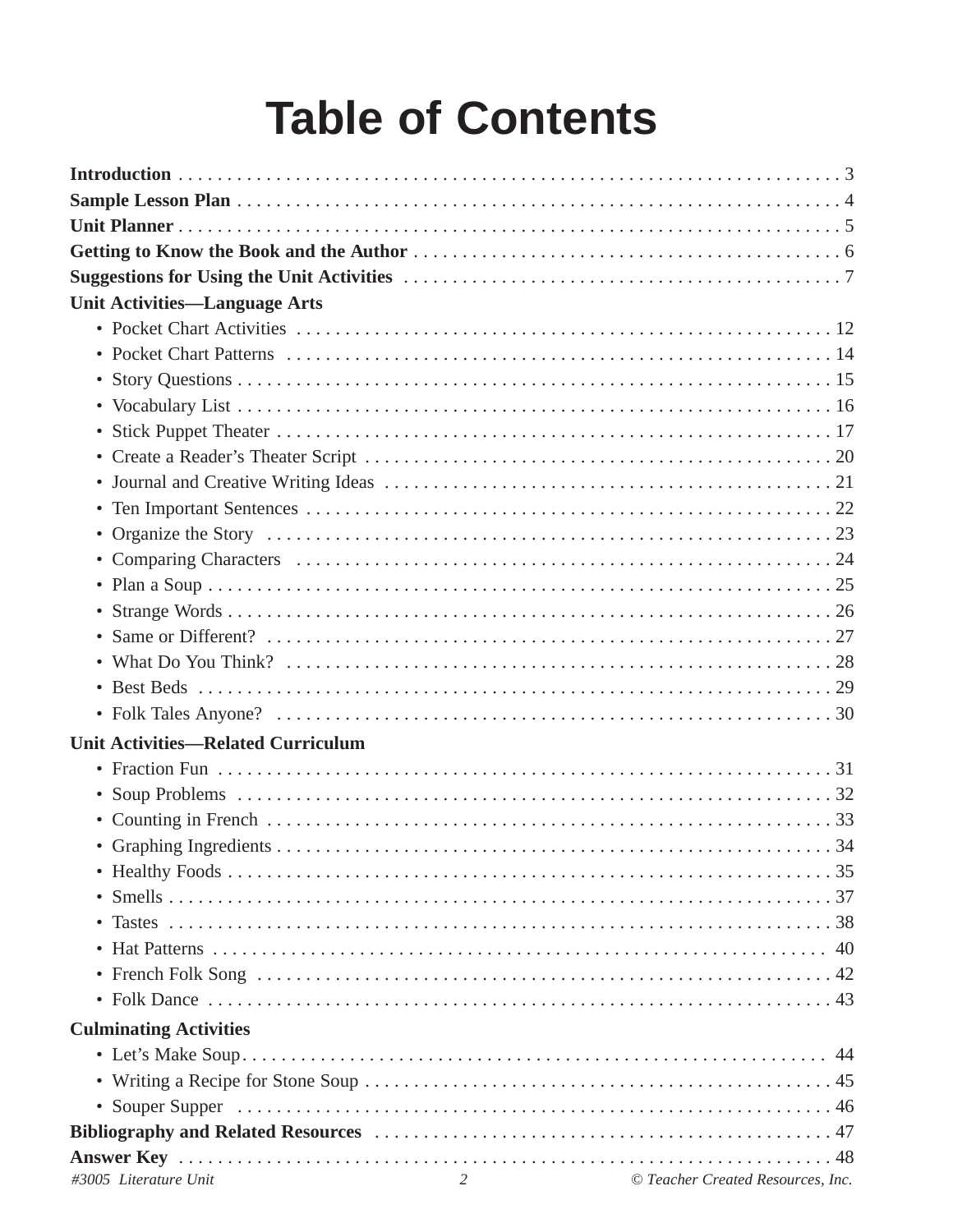## **Hat Patterns**

Your students can make these easy paper hats to wear as they perform reader's theater, make stone soup, or participate in a fun culminating activity.

### **Peasant Bonnet**

#### **Materials**

- medium-sized paper bag scissors
- 
- 
- ribbon or yarn crayons, paint, or markers

#### **Directions**

- 1. Cut about 6" (15 cm) from the open end of the paper bag.
- 2. Open the bag and cut away the front face of the bag.
- 3. Fold the bottom of the bag up once or twice to make a cuff around the base of the bonnet. You may also fold the paper to form a cuff around the front of the bonnet that surrounds the face.
- 4. Poke holes in the paper at the sides of the bonnet and string yarn through.
- 5. Decorate the new hats!